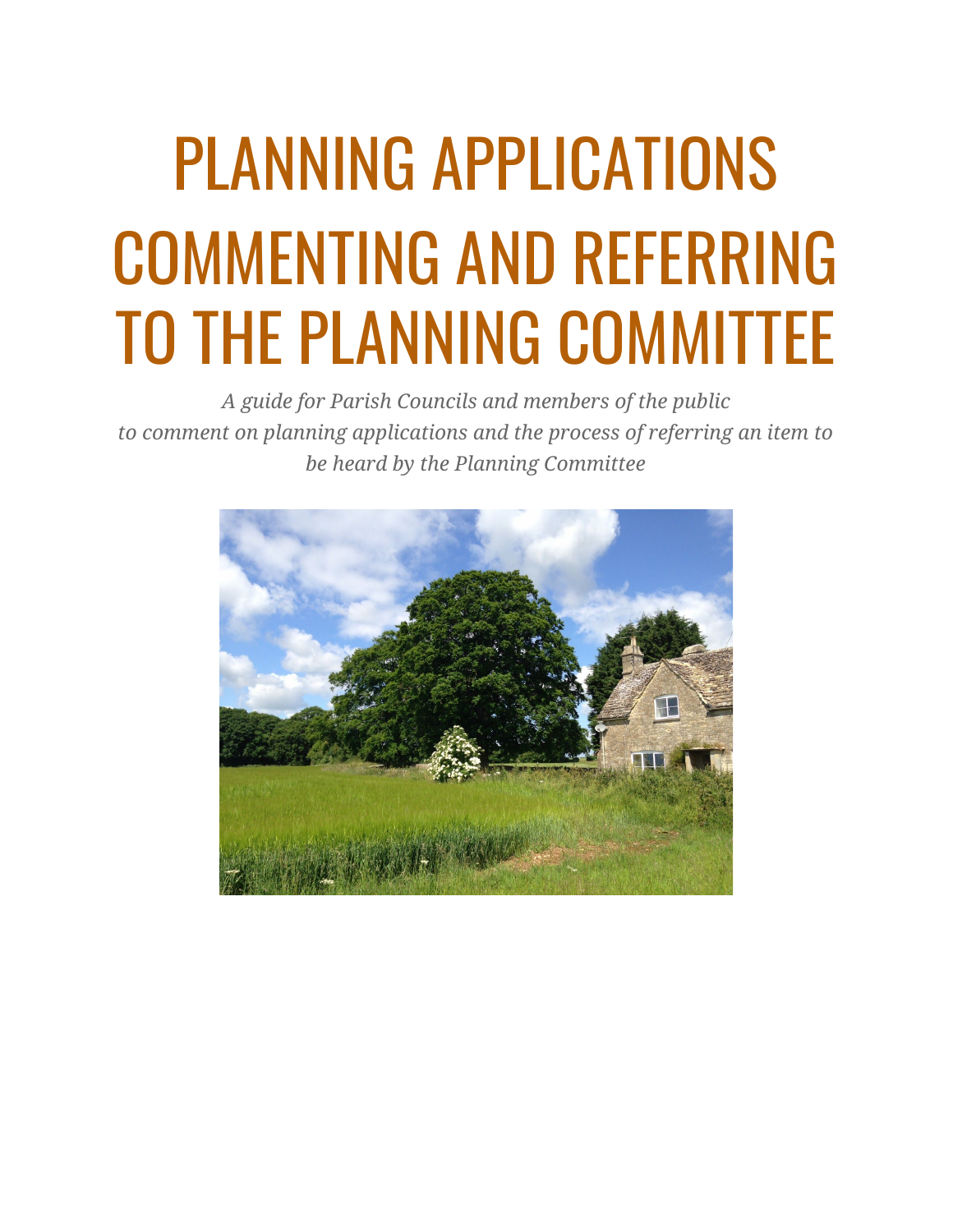## INTRODUCTION

This simple but straightforward reference guide is to assist parish committee members and residents who are not familiar with the planning process or who have not attended CDC training. Highlighted text is linked as described.

As your District Councillor, I am expected to remain impartial if I am to retain my integrity. This does not mean that I am unable to liaise with you and the planning officer, who can sometimes offer helpful guidance.

## **PROCEDURE**

I strongly encourage any of you who wish to object, support or make other observations to an application to make comments via the preferred Public Access route on the Council's website. Occasionally comments are submitted by text or mail and this can lead to misunderstandings and/or a lack of formal record being made on the system, which in turn can lead to lack of formal communication & notification regarding procedures (e.g. Committee dates, public speaking, etc.).

Cotswold District Council Planning Portal - [Simple](https://publicaccess.cotswold.gov.uk/online-applications/) Search

Find the property by either typing the property name, village name or reference number. You will be given the option of a number of tabs. You can 'track' an application which means that you will receive an email of any additions or changes to the application. You will also get an idea of the planning policies the planning officer is taking into consideration.



MAKE A COMMENT tab will open up a form for you to fill in the details and leave your comment. It does not allow the uploading of photographs or other documents. For this you will have to email the Planning Officer under CONTACTS.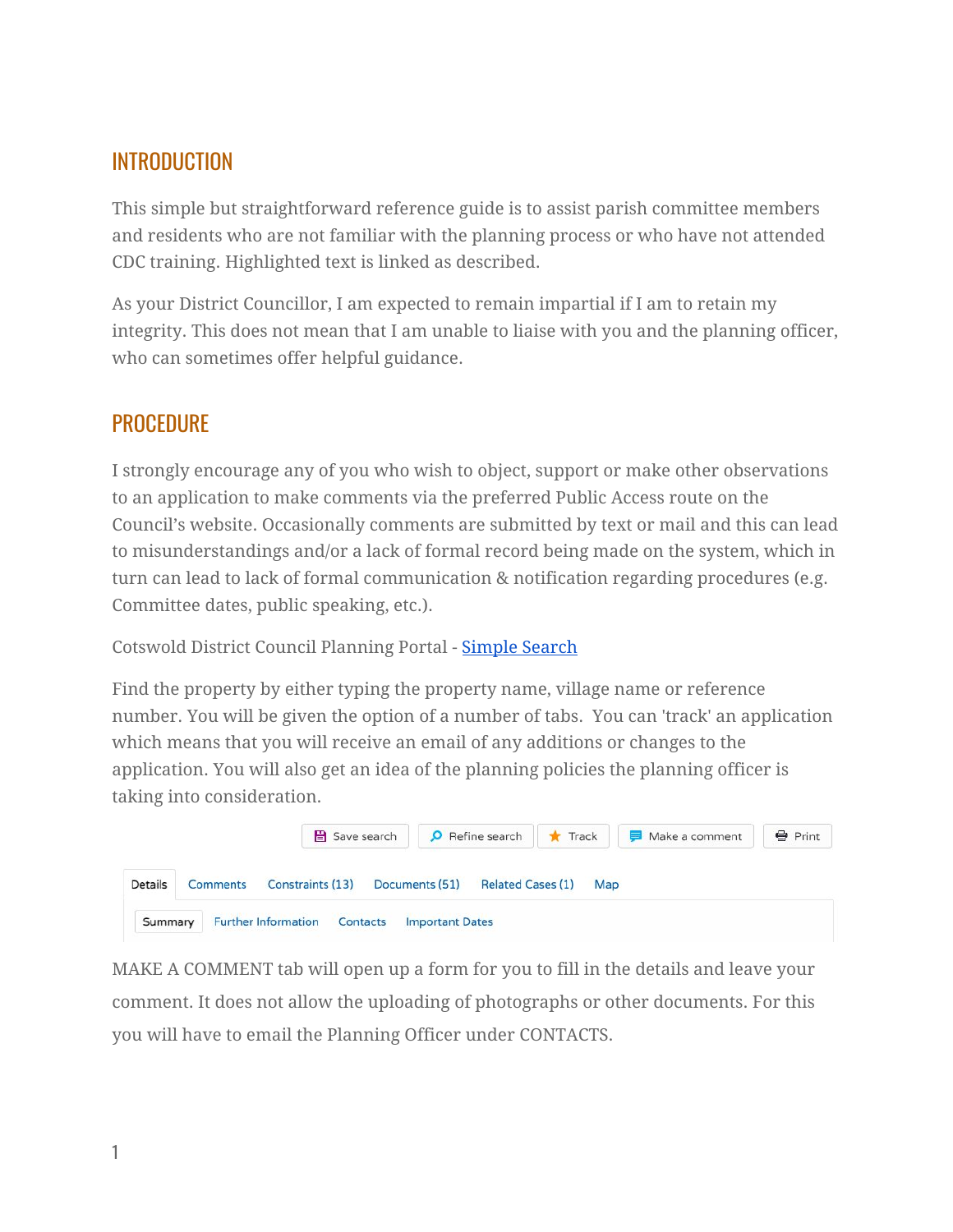When researching a planning application, most of the information you will be looking for will be listed under DOCUMENTS.

The MAP tab is helpful to identify the exact location of the site which is marked in red. There is a convenient zoom option:



You can comment, support or object to a proposal, but bear in mind that planning applications can only be decided on *material planning considerations* within the policies. This is very important. It forms the basis upon which all decisions are made.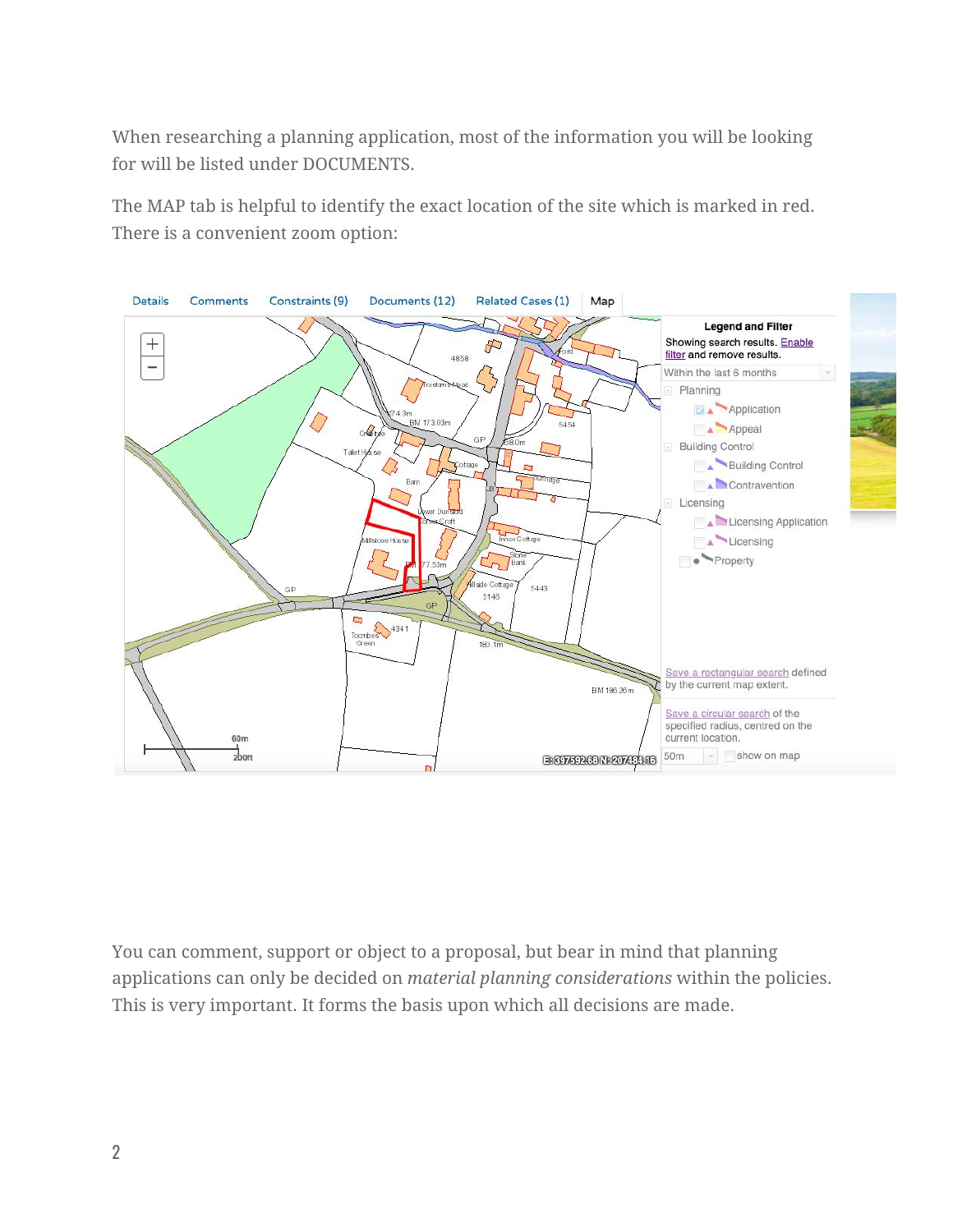#### *Material planning considerations include (but are not limited to):*

- \* Overlooking/loss of privacy
- \* Loss of daylight/sunlight or overshadowing
- \* Scale and dominance
- \* Layout and density of buildings
- \* Appearance and design of development and materials proposed
- \* Disabled persons' access (where applicable)
- \* Traffic and parking issues
- \* Drainage and flood risk
- \* Impact on character or appearance of area
- \* Effect on listed buildings and conservation areas
- \* Effect on trees and wildlife/nature conservation
- \* Impact on the community and other services
- \* Economic impact and sustainability
- \* Government policy
- \* Proposals in the Local Development Plan
- \* Previous planning decisions (including appeal decisions)
- \* Effect on neighbours' daylight, sunlight or privacy
- \* Impact of traffic, road access, highway safety, parking
- \* Appearance, bulk or height of the scheme
- \* Impact on amenity, such as noise, dust, fumes generated by the proposal
- \* Potential loss of a valued local service or use, such as a shop
- \* Effect on wildlife, listed buildings (including neighbouring properties) trees etc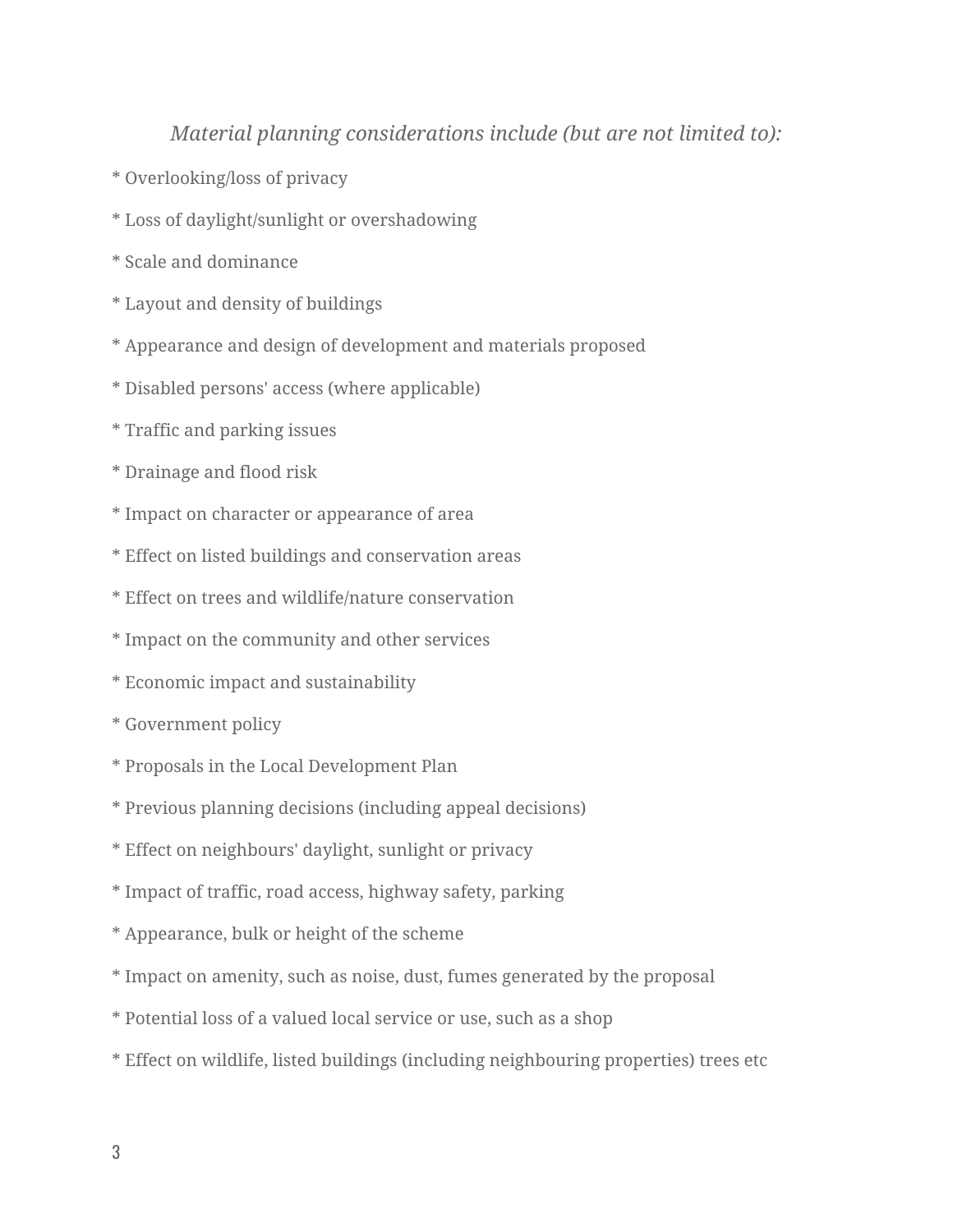### *Non-material planning considerations cannot be taken into account include:*

- \* Who the applicant is/the applicant's background
- \* Loss of views
- \* Loss of property value
- \* Loss of trade or increased competition
- \* Strength or volume of local opposition
- \* Construction noise/disturbance during development
- \* Fears of damage to property
- \* Maintenance of property
- \* Boundary disputes, covenants or other property rights
- \* Rights of way
- \* Personal circumstances are generally not a material planning consideration
- \* Private issues between neighbours such as land covenants, land and boundary disputes
- \* Competition between rival businesses
- \* Party wall disputes and fire escape matters

\* Problems while construction works are being carried out, such as noise, dust and disturbance by construction vehicles

- \* Loss of a private view
- \* Conjecture on future schemes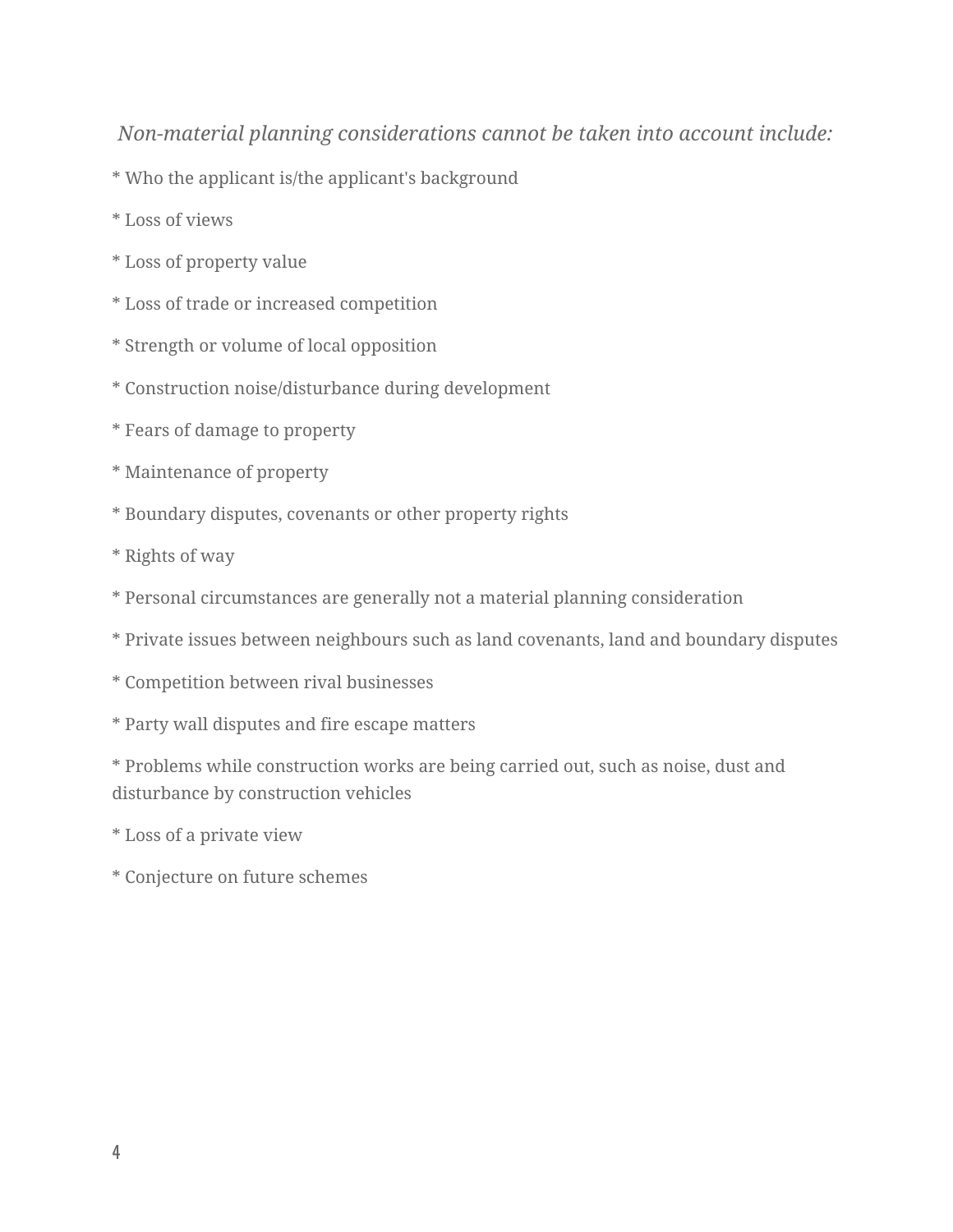## CONCLUSION

The quality of objections far exceeds the quantity in importance, however if the number of submissions does give the Planning Officer an indication of local feeling too. Robust objections will refer to the directives of the National Planning Policy Framework (NPPF) and the Local Plan. The NPPF takes precedence over the Local Plan.

## **REFERENCES**

#### National Planning Policy [Framework](https://assets.publishing.service.gov.uk/government/uploads/system/uploads/attachment_data/file/810197/NPPF_Feb_2019_revised.pdf)

#### [Cotswold](https://cotswold.maps.arcgis.com/apps/MapSeries/index.html?appid=885eb94398bf4819b17bd66d64275e59) District Local Plan (2011 to 2031)

These documents are extensive, especially the Cotswold Local Plan. Think of them as reference guides.

Be sure to look at the appendices, especially the [Cotswold](https://www.cotswold.gov.uk/media/5brn1kaq/appendix-d-cotswold-design-code-cotswold-district-local-plan-2011-to-2031.pdf) Design Code which offers design guidelines for new build, extensions etc.

Planning is nuanced, each application is given due consideration and scrutiny, ultimately decisions are formed by application of the considerations within the two planning documents and there are sometimes a difference of opinion as to which policy should have more weight than another. If there are comments posted on the portal, especially from the Parish Council, and the officer seeks the opposite decision, your District Councillor will be requested to approve/refuse under the Council's Scheme of Delegation. It is at this point when it might be appropriate to request your District Councillor to seek to refer the application to the Planning Committee.

## REFERRING AN APPLICATION TO THE PLANNING COMMITTEE

#### PLANNING COMMITTEE PROTOCOL & SCHEME OF DELEGATION

The current administration updated the Planning Committee protocol and the Scheme of Delegation in November 2020. Please see the notes about this below.

This is important. It has a very serious effect on whether the application might be put before the Planning Committee or not. Since the start of 2021, several referrals have been denied which is causing much concern.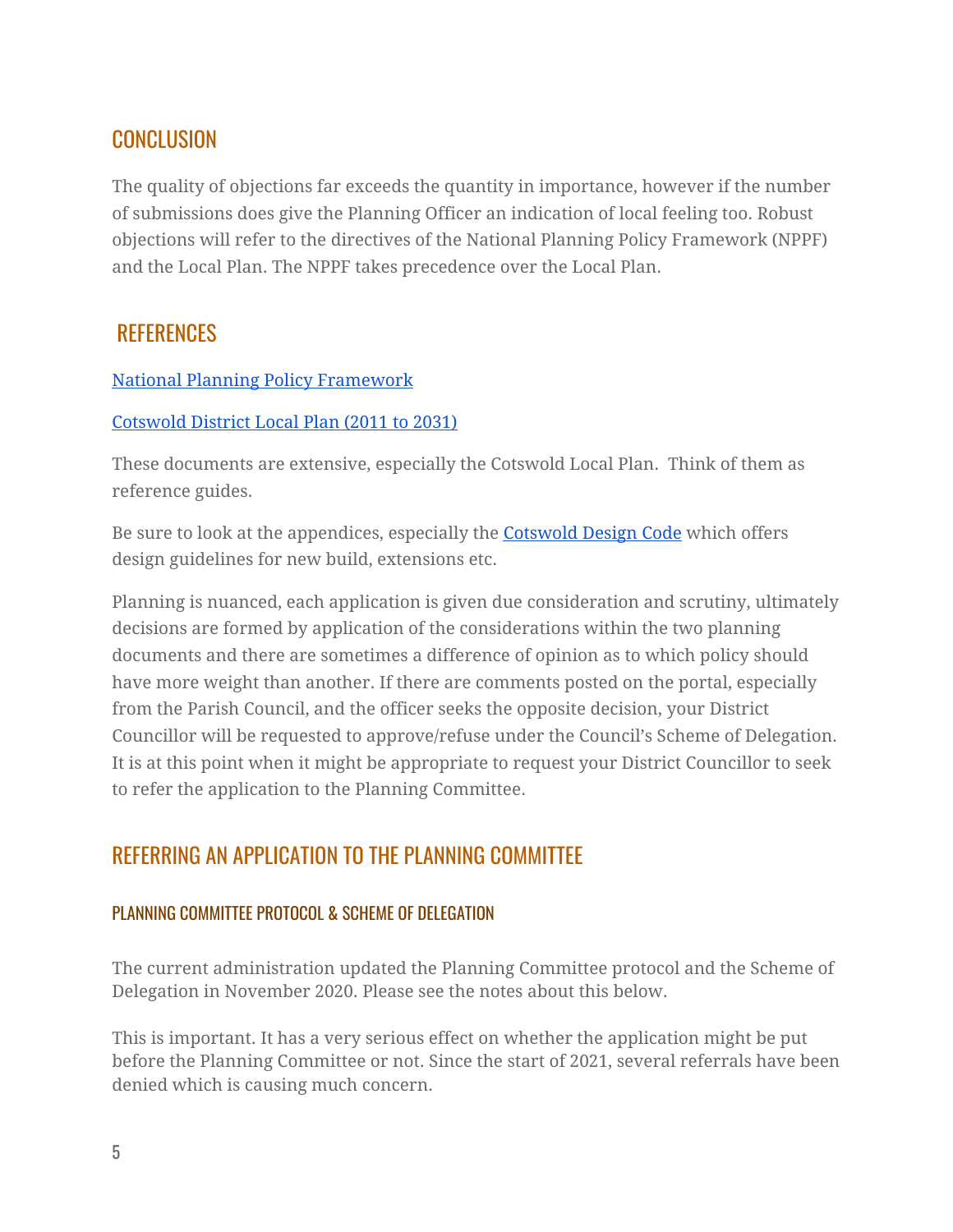The most important points to be aware of is that point three below, referrals to the planning committee must be made on *material planning considerations* and could be rejected by 'the panel' which is made up of Cllr Juliet Layton (Chair of the Planning Committee) Cllr Ray Brassington (Vice Chair) and Senior Planning Officers. They hold a monthly meeting to decide themselves which applications merit a hearing at the Planning Committee.

Revisions proposed and approved at council include:

• Time management - public speaking limit of three minutes • All members (councillors) must have basic training

• Referrals must be made on material planning considerations and could be rejected by the Chair/ Vice- Chair\*

• Ward members should not represent the views of their town/ parish council during public speaking \*

There are grave concerns about this new protocol, especially the \* points above. Planning is nuanced, material planning considerations considered by one person may not be deemed so by another. Officers' recommendations are sometimes overturned at the Planning Committee; under this revised mechanism, they may not get a hearing.

## RELEVANT BACKGROUND INFORMATION

#### 'Planning Training for Parish & Town Councils' training held on Thursday 26th November 2020

Recording of the meeting:

#### <https://220ict.webex.com/220ict/ldr.php?RCID=d35e79b3bbb947bbb0dd76012662ec51>

To access the meeting you will need to enter the following password (which is case sensitive) - rRcj62eA

The Planning Committee and Planning Officers follow a protocol which sets guidance for determining planning applications, specifically those which are referred to the Planning Committee. As a quasi-judicial committee its members are required to be non-partisan and represent the whole District. Therefore in our determining applications we have to consider not only the plan before us but that 80% of the District is in the AONB along with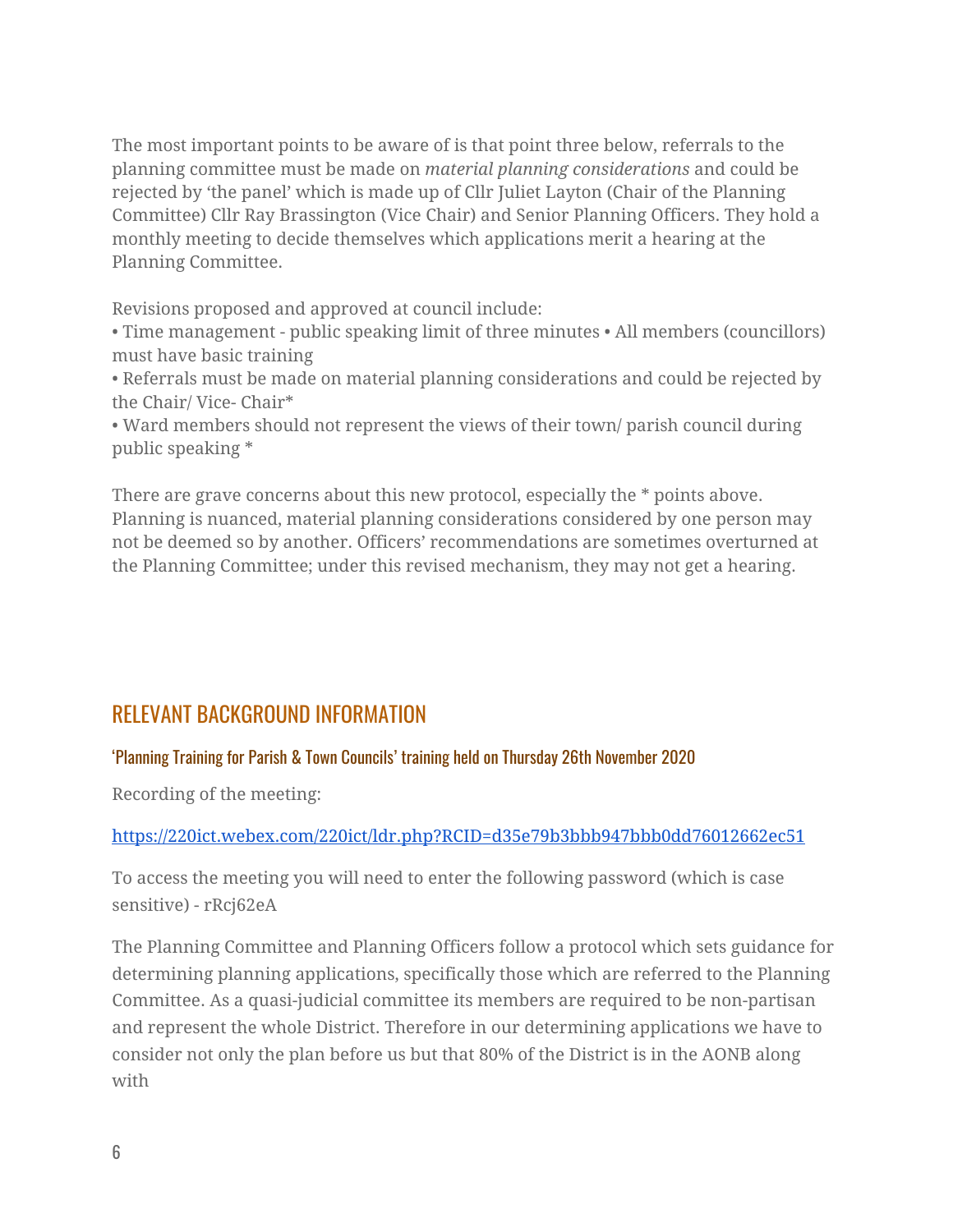Conservation areas 4,991 listed buildings Scheduled ancient monuments registered historic parks and gardens Sites of special scientific interest locally designated key wildlife sites and

All of this in an area of 450 sq miles with a population of around 84k in the towns, villages, hamlets and we mustn't forget the 40 sq miles of Cotswold Water Park which is not designated AONB but along with nature conservation it supports 960 holiday homes. All of these make up our policies in our Local Plan alongside the National Planning Policy Framework and all of these policies have to be considered by members alongside the Planning application before them and the impact it may or may not have in its environment and to its location.

James Brain has explained the Local Plan and the Government housing requirements and the need for at least a five year land supply and so it is no wonder that the Planning Committee sees a range of applications from large strategic developments to small extensions, barn conversions to garden sheds. Whatever the application we have to make decisions based on material planning considerations, guided by Local Plan Policies, the NPPF, Town and Country Planning Acts and the Council's own relevant adopted strategies such as Climate Emergency and Green Economic Growth.

The Committee also has the power to authorise the enforcement of planning control, either remedial action or prosecution to achieve compliance.

The Planning Committee is made up of 11 Members, all of whom are trained and are given ongoing training, before sitting on the committee and some have many years of experience.

Aside from the committee members the Council trains all Members in planning which enables them to sit on the committee as substitutes if necessary. Members are also invited to attend the short ongoing training sessions. The training also gives the Ward Members guidance in helping their Town or Parish Councils with applications in their area and advises them whether an application could be determined by the Planning Committee.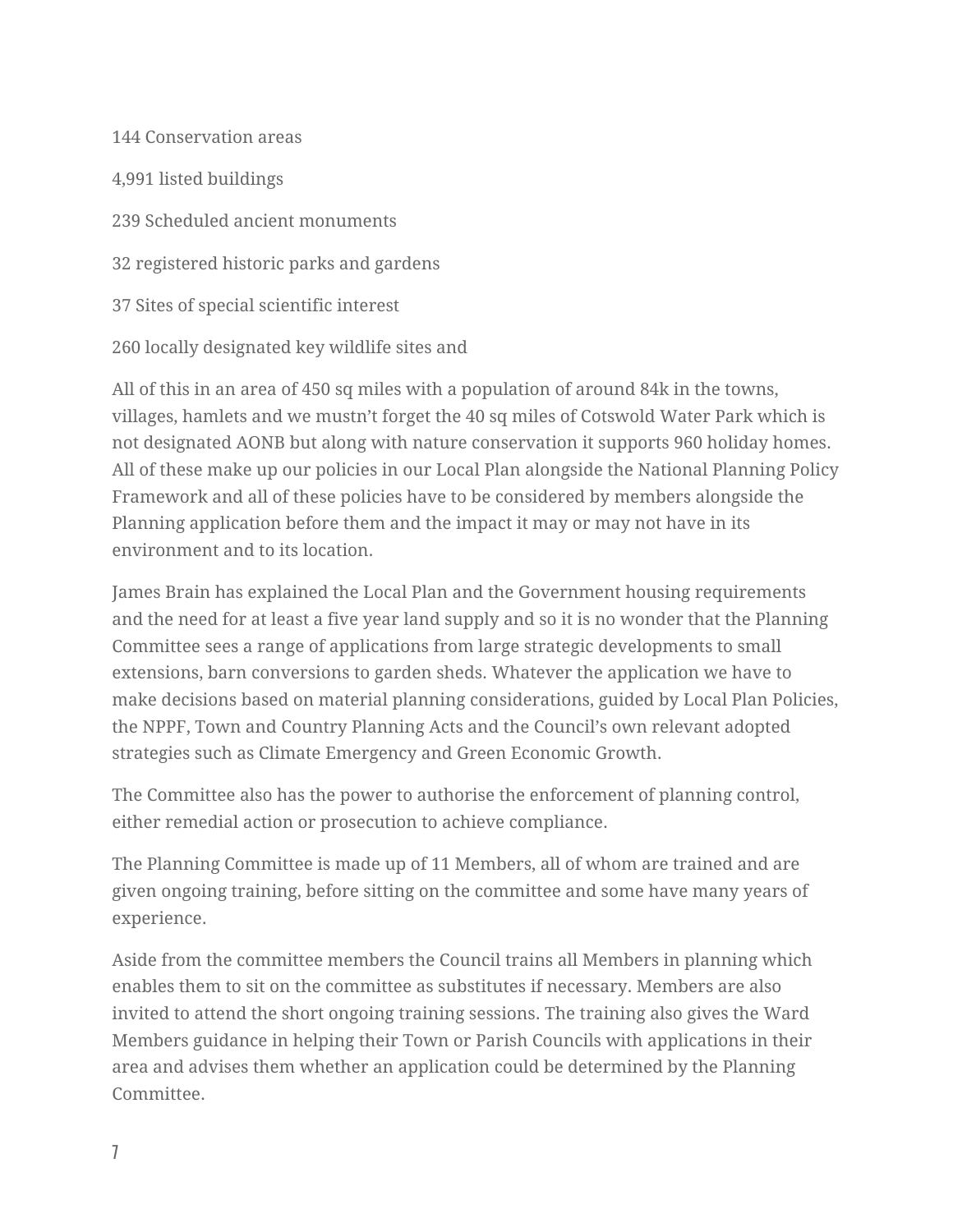Your Ward Member is the link between you and the Case Officer. A dialogue between you all can help resolve issues with an application. The Case Officer can voice your concerns to the applicant who may address the issues; all this should be done well before the Case officer has written their report.

The decision to bring an application for determination by the committee can only be made after the Ward Member has received the Officer's report and recommendation. The referral must be emailed to the Case Officer and give the material planning reasons and policies which support the referral. As you have heard earlier volume of objectors/supporters are not material reasons.

The Committee is supported by the Council's Solicitor, a Lead Planning Officer, the application's Case Officer and consultees as required, e.g. Conservation, heritage, Environmental Health. Occasionally we ask statutory consultees such as Highways come to explain their decision on an application and be available for questions by the committee.

Public speakers can address the committee following the application briefing by the Case Officer. These are the Town or Parish Council, Objector, Supporter, Agent or Applicant. The Ward Member who referred the application can also speak both before and after the Committee has questioned and debated the application but before they have voted.

If the Committee decides to overturn the Officer's recommendation from Approval to Refusal then we have to be specific about the planning reasons. What is the precise nature of the unacceptable impact supported by evidence and/or technical justification.

What and to whom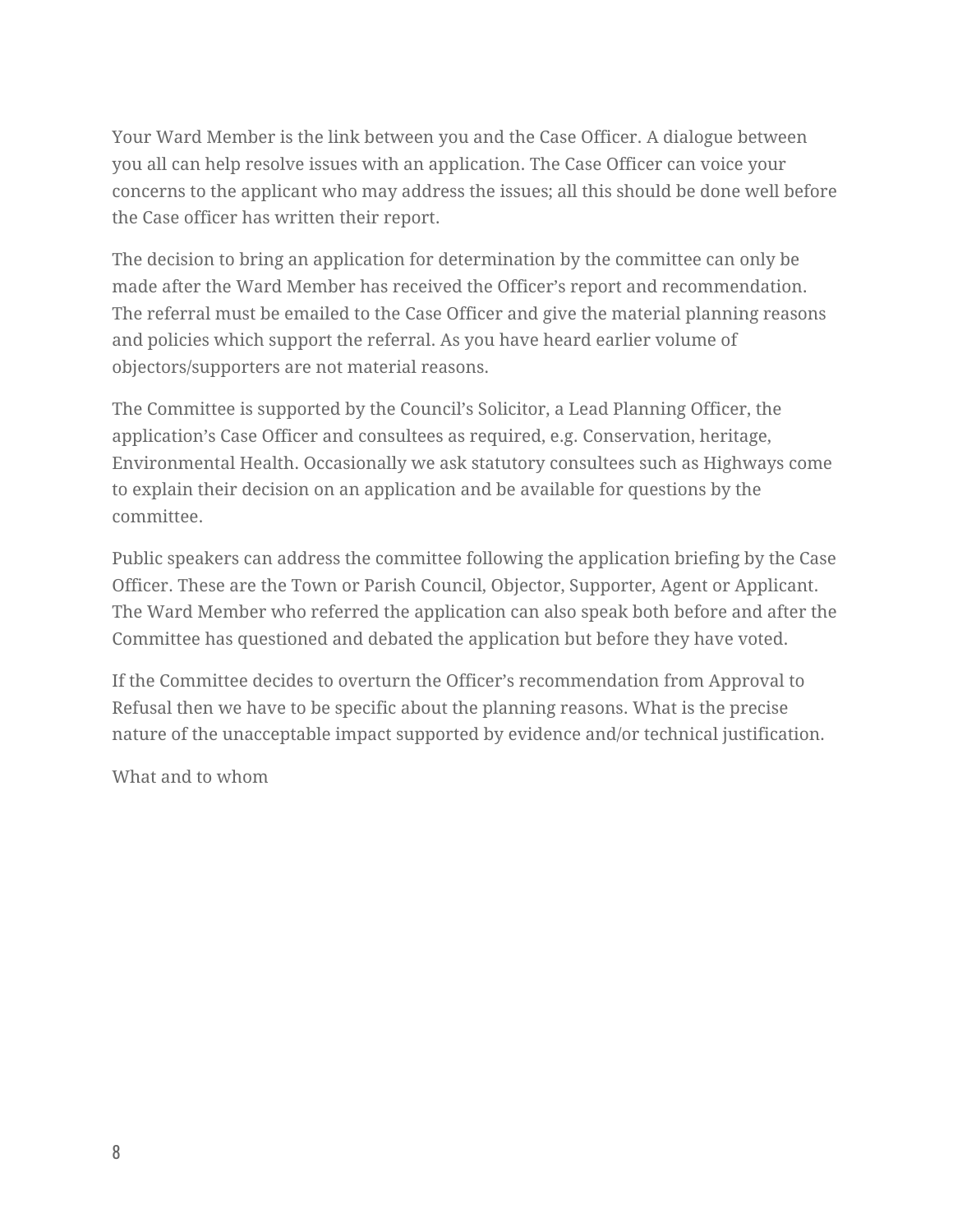Evidence base for the harm

Lack of evidence that the proposal is acceptable

What is the policy basis

If we overturn from Refusal to Approval or providing Additional conditions we have to give the material planning considerations

Is there any harm

Is the harm outweighed by the benefit

How compliance with policy is demonstrated

Do all the conditions meet the tests of NPPF and Planning Practice Guidance

The Committee can also defer an application if they feel they require further information following questioning and comments, add Conditions to an application.

The majority of planning applications are dealt with by the Councils scheme of delegation. 97 % of applications do not come to the Committee.

Below is a short overview of a paper which I presented at a Council meeting, on revision of the Scheme of Delegation. It may help you understand the often difficult position Ward Members find themselves in when considering controversial applications in their Wards.

A ward member may also serve on their Parish Council and they may sit on the Council's Planning Committee; it is imperative that they come to the Committee with an open mind and not be considered to have predetermined an application by being significantly involved as an objector or supporter of an application.

Suggested words for such members to their Town or Parish councils are:- *While I will consider this matter as a Member of this Town/Parish Council, I am also on the Planning and Licencing Committee of CDC and may be called upon to vote on any application that this council responds to. In the light of additional information received , I may not vote at the CDC's Planning and Licencing Committee as I will at this meeting.*

With regard to public speaking the Ward Member who refers an application to the Planning Committee cannot also speak on behalf of the Town or Parish Council, if the T or P are unable to attend the meeting their written submission can be read out by a member of democratic services.

The biggest change to the Scheme of delegation is the referral process. Ward Members are encouraged to actively engage with the Case Officer early on in the planning process to try and resolve any issues arising. If, following reading the Case Officer's report and recommendation, the Ward Member wishes to refer the application for determination by the Planning Committee they then must send in an email with relevant policies and material planning reasons as to why they do not agree with the Case Officer's recommendation. The referrals will be seen by a panel made up of the Chair and Vice